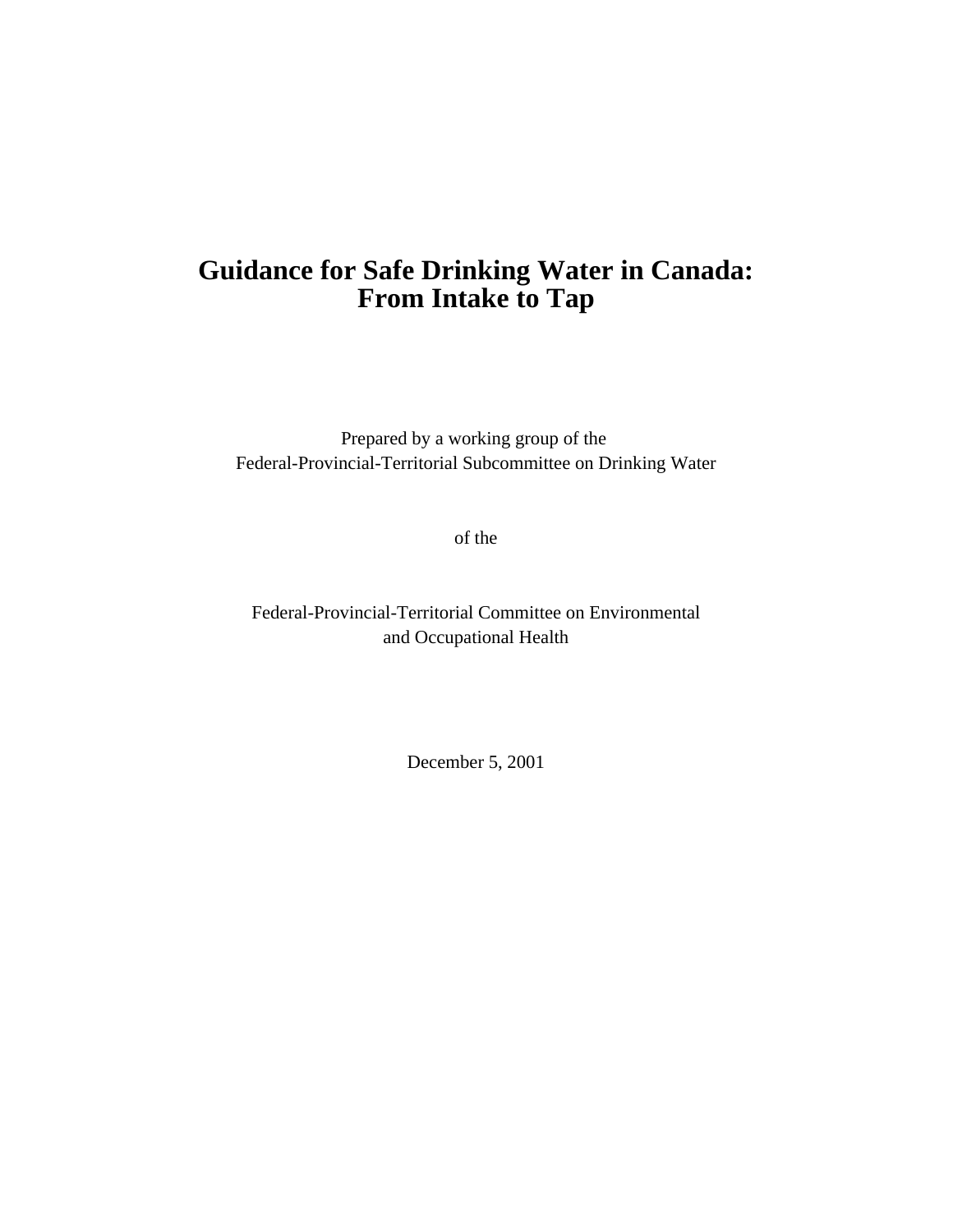# **Table of Contents**

| 1.0 | 1.1<br>1.2                             |                                                                                                                                  |
|-----|----------------------------------------|----------------------------------------------------------------------------------------------------------------------------------|
| 2.0 | 2.1<br>2.2<br>2.3                      | Scientifically-sound and implementable drinking water quality guidelines. 5                                                      |
|     | 2.4<br>2.5<br>2.6<br>2.7<br>2.8        | On-going infrastructure investment and maintenance programs 6<br>Compliance monitoring and laboratory accreditation 7            |
| 3.0 | 3.1<br>3.2<br>3.3<br>3.4               | Groundwater wells, intakes and raw water reservoirs 8<br>Treated water reservoir, service connections and distribution system. 9 |
| 4.0 | 4.1<br>4.2<br>4.3<br>4.4<br>4.5<br>4.6 |                                                                                                                                  |
|     |                                        |                                                                                                                                  |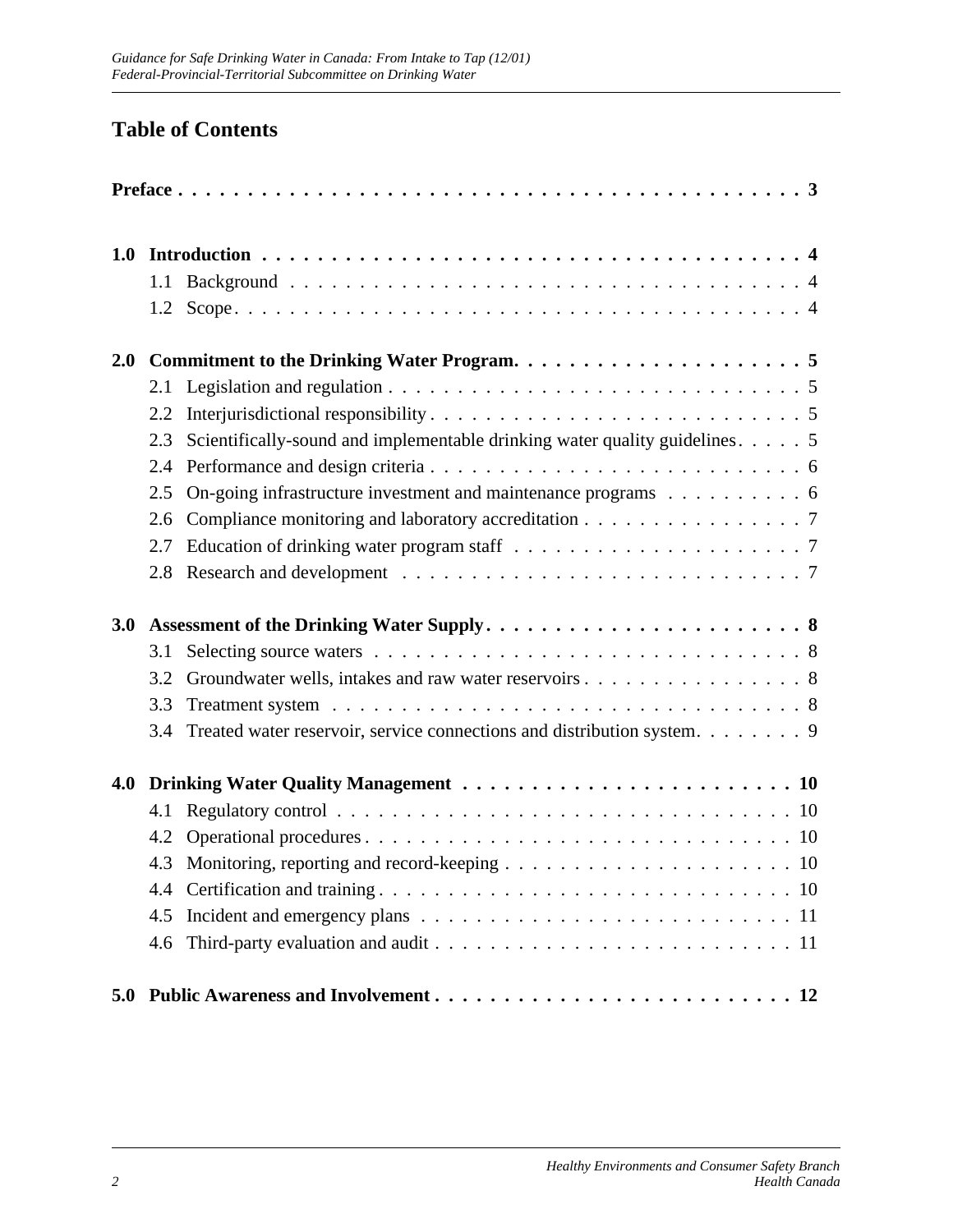# **Preface**

This guidance document focuses on a multi-barrier approach as the most effective way to ensure Canada's drinking water supplies are clean, safe and reliable. It addresses water quality issues from intake to tap, including treatment, verification of drinking water quality, operation and maintenance of storage and distribution systems, and public awareness. The approach recognizes that while individual barriers may be inadequate in effectively removing or preventing contamination, and therefore in protecting public health, together they provide greater assurance that the water will be safe to drink over the long term. The guidance is designed specifically for the water industry (public and private), including managers and practitioners responsible for ensuring safe drinking water.

This guidance document is produced by a working group of the Federal-Provincial-Territorial Subcommittee on Drinking Water (DWS), which reports to the Federal-Provincial-Territorial Committee on Environmental and Occupational Health (CEOH). A separate document is being developed by the Canadian Council of Ministers of the Environment (CCME) Water Quality Task Group (WQTG) and looks at issues related to the safety of drinking water from source to intake, such as source water protection. These two pieces will be merged and then expanded in 2002 into a technical document for drinking water purveyors. The technical document will be developed by a consultant under the direction of the DWS and the WQTG.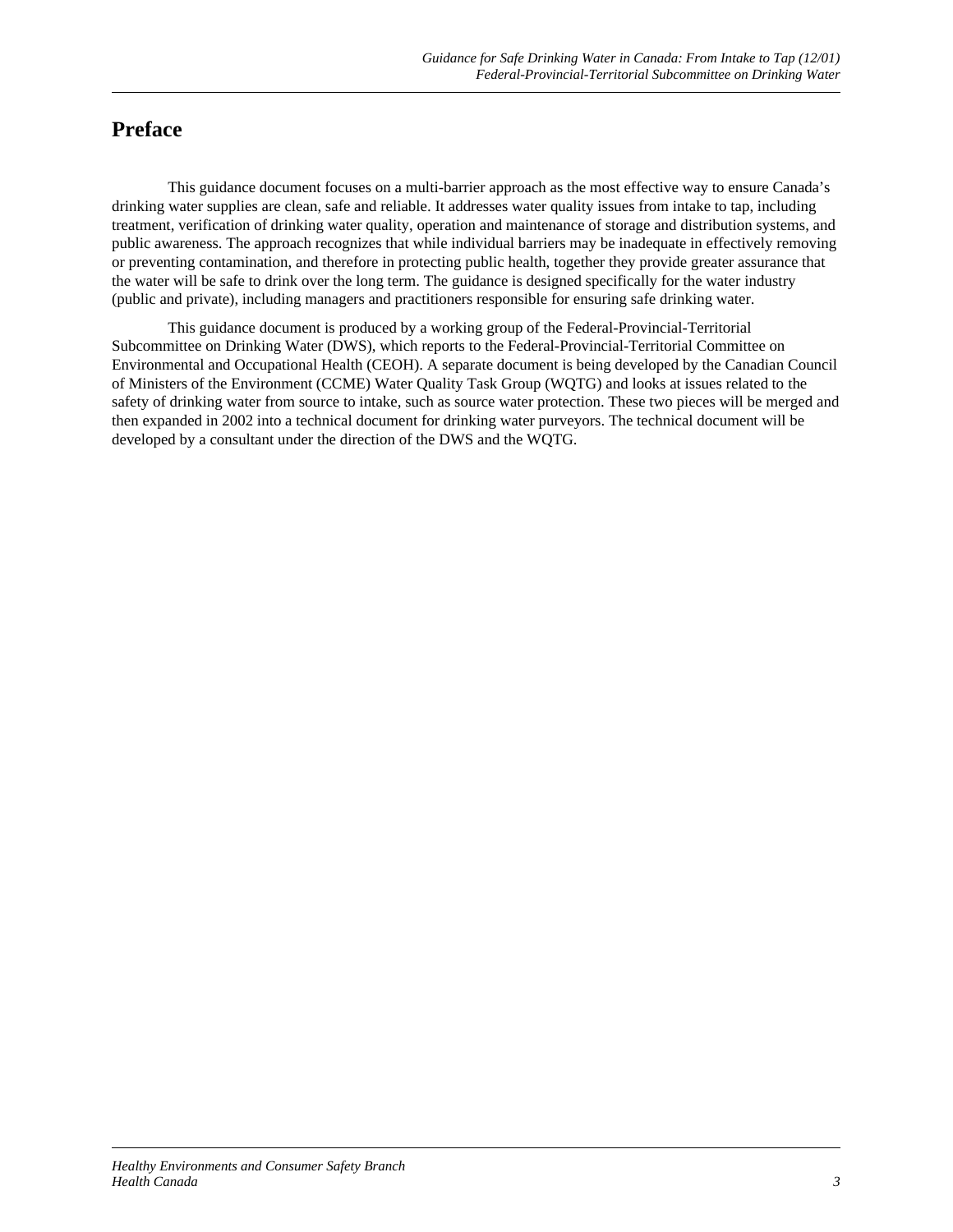# **1.0 Introduction**

### **1.1 Background**

In the past, many agencies in Canada and around the world have relied heavily on compliance monitoring as the mechanism for managing drinking water quality and therefore protecting public health. Compliance monitoring relies on sampling small amounts of water in a drinking water system and testing those samples for the presence of known and quantifiable organisms or substances. This approach has major limitations, including the shortcomings of sampling and monitoring techniques; inadequate consideration of the range of factors that affect drinking water quality; and failure to provide an effective response to microbiological pathogens and contaminants without a prescribed numerical guideline value or established method of analysis.

The multi-barrier approach recognizes that the key to ensuring clean, safe and reliable drinking water is to implement multiple barriers which control microbiological pathogens and contaminants that may enter the water supply system. Although the multi-barrier approach to safe drinking water is not a new concept, water purveyors around the world are beginning to shift their focus from compliance monitoring to the more holistic approach.

Implementing management and operation practices to ensure these barriers are in place and working is generally the job of regulatory agencies and owners/operators of drinking water systems. However, regulatory agencies and operators can only carry out these responsibilities if they are provided with required tools (e.g., human and financial resources, training and education). With the right tools, they are able to implement barriers, monitor their effectiveness, undertake required regulatory inspections and communicate information to the public in a timely and transparent manner.

### **1.2 Scope**

Canada has about 9% of the world's renewable freshwater. However, more than half of this water drains northward into the Arctic Ocean and Hudson Bay, making it generally unavailable to the 90% of the Canadian population who live within 300 kilometres of the country's southern border. This fact, coupled with recent outbreaks of waterborne disease in Walkerton, Ontario, and North Battleford, Saskatchewan, has led Canadians to recognize they must treat freshwater sources as a precious resource, rather than an over-abundant commodity, in order to continue to access clean, safe and reliable drinking water.

To this end, the Federal-Provincial-Territorial Subcommittee on Drinking Water (DWS) – which represents government departments with interests in drinking water quality (usually health and environment) at the federal, provincial and territorial levels – has developed this guidance document for managing drinking water supplies in Canada.

This document considers the factors that affect drinking water quality from the intake to the tap, regardless of whether the supply is public or private, large or small, urban or rural. It identifies key elements in a comprehensive drinking water program and sets out best management practices for drinking water purveyors, with a broader goal of re-instilling public confidence in Canadian drinking water systems. This document will be expanded in 2002 into a larger, more technical document for use by drinking water authorities and others directly responsible for ensuring the safety of Canada's drinking water supplies, such as drinking water treatment plant operators. As bottled water is regulated under the Food and Drugs Act, neither this document nor the expanded technical document will address bottled water.

The DWS recognizes that source water protection is an essential component of the overall management scheme for ensuring the quality of drinking water. However, because source water protection is beyond the scope of this group's work, this report will not discuss source water protection in detail. Source water issues are the focus of the guidance document being produced by the CCME Water Quality Task Group and will be incorporated in a joint document in 2002.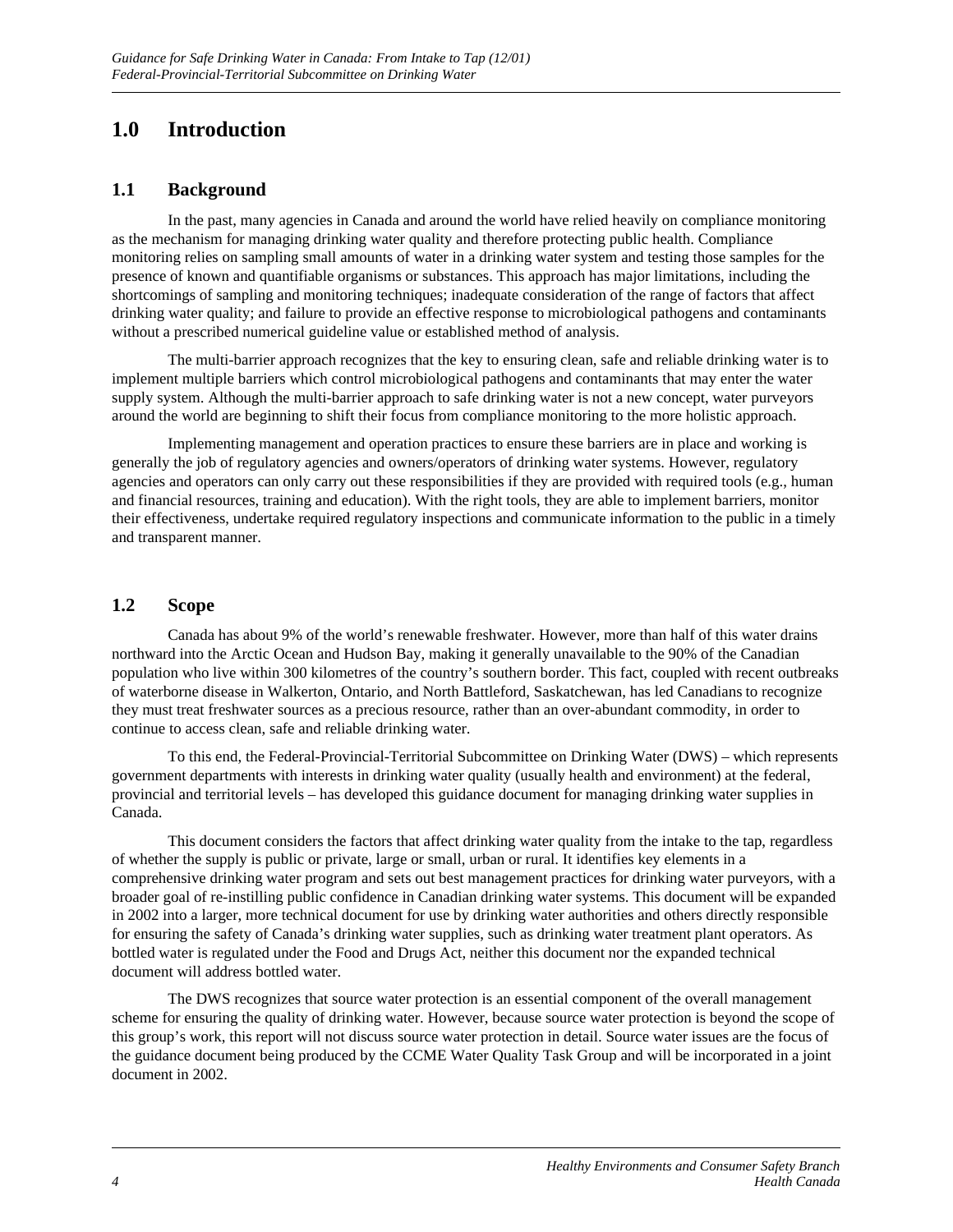# **2.0 Commitment to the Drinking Water Program**

In order to be effective and to ensure drinking water supplies are clean, safe and reliable, drinking water programs rely on the commitment of a wide range of stakeholders. In order to build public confidence in the system, these stakeholders – including government departments, industry, private sector companies, non-governmental organizations and the public – must work cooperatively without losing sight of the ultimate goal: the protection of public health. Policies at all levels related to the quality of drinking water should support public health goals, such as ensuring the microbiological safety of supplies.

### **2.1 Legislation and regulation**

In Canada, drinking water has historically been considered a natural resource. As such, the legislative responsibility for providing safe drinking water to the public has long been considered a provincial/territorial responsibility. Most provinces and territories have adopted enforceable regulations to protect their source waters and to establish requirements for providing drinking water, including the certification of operators.

### **2.2 Interjurisdictional responsibility**

As mentioned, the responsibility for regulatory oversight of public drinking water quality generally lies with the provincial and territorial governments, with the obligation to provide potable water resting with the purveyor. Within each jurisdiction, the authority responsible for drinking water is normally either the ministry of health or the ministry of environment (or both). On First Nations' lands, the responsibility is divided between First Nation Band Councils, Health Canada, Indian and Northern Affairs Canada, provincial authorities and the community itself. Areas of exclusive federal jurisdiction include national parks and on-board common carriers such as airplanes, trains, buses and marine vessels.

Each of these authorities must find ways to competently manage the water supplies in its jurisdiction. Authorities should also ensure consumers have access to information about their drinking water supply which may affect their health.

### **2.3 Scientifically-sound and implementable drinking water quality guidelines**

For the past thirty years, the provincial, territorial and federal governments have collaborated through the DWS to establish the *Guidelines for Canadian Drinking Water Quality.* Provincial and territorial authorities are responsible for the implementation of these guidelines within their jurisdictions. At the federal level, the guidelines provide a benchmark against which drinking water quality can be measured on federal lands, such as in national parks or at border crossings.

The *Guidelines for Canadian Drinking Water Quality* set out the basic parameters that every water system (public, semi-public and private) should strive to achieve in order to provide the cleanest, safest and most reliable drinking water supply possible.

Guidelines are developed for microorganisms or chemical substances which meet the following criteria:

- n exposure to the microorganism or substance could lead to adverse health effects; and
- n it is frequently detected in, or could be expected to be found in, a large number of Canadian drinking water supplies; or
- n the level at which it is detected, or could be expected to be detected, is of health significance.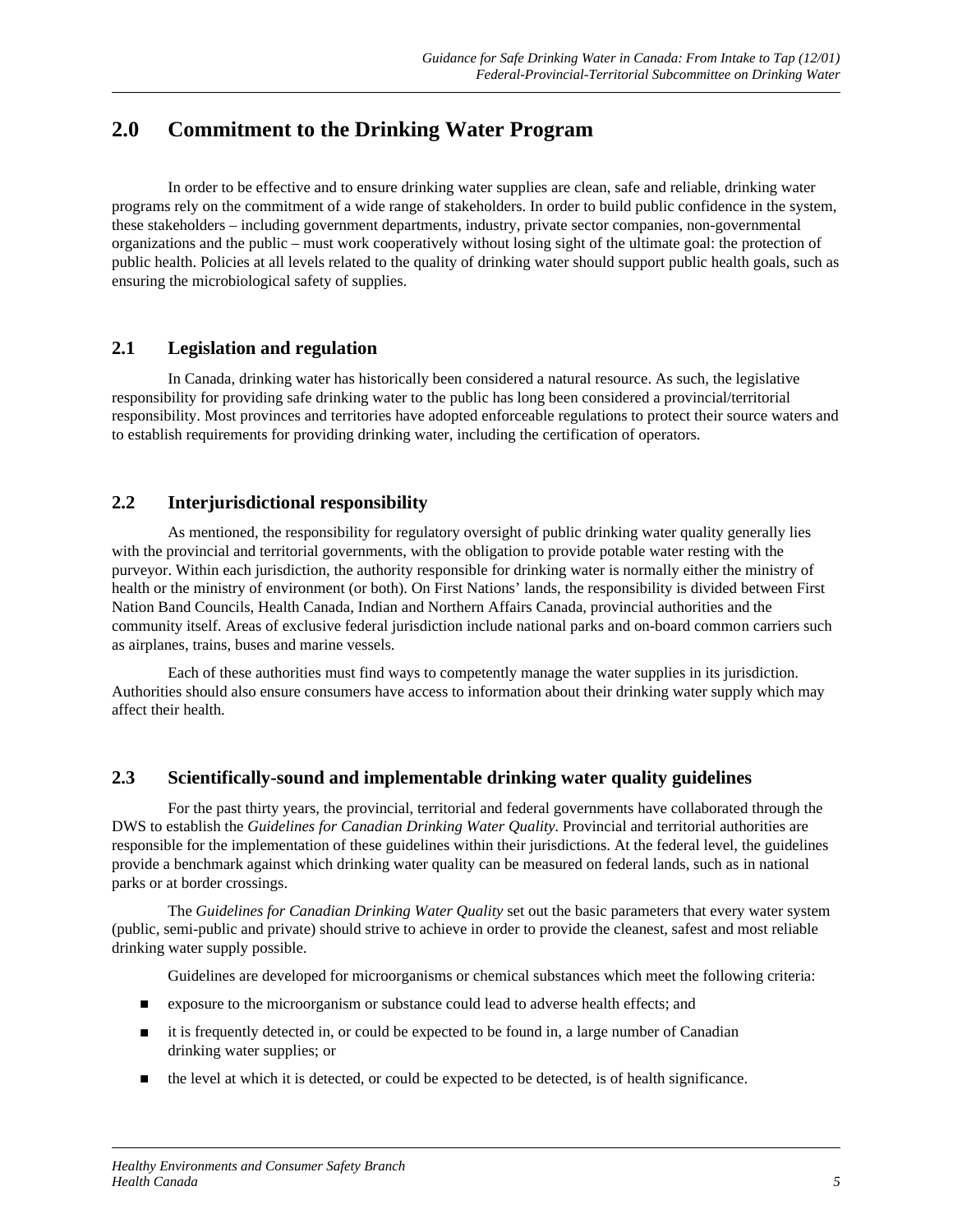The most important drinking water guidelines deal with microbiological quality, to ensure that there is minimal risk of exposure to disease-causing organisms in drinking water. Turbidity is also considered a surrogate microbiological parameter because it is closely linked to the microbiological safety of drinking water.

Aesthetic and operational guidelines are also being developed. Aesthetic guidelines address those parameters which affect the consumer's acceptance of the water even though the substance in question is found at concentrations below which health effects may appear. These guidelines also address other characteristics of the water which may affect its taste, odour and colour.

All guideline values and supporting documentation are posted on Health Canada's water quality website (www.hc-sc.gc.ca/waterquality). Guidelines are re-assessed on an as needed basis.

### **2.4 Performance and design criteria**

Authorities making decisions about treatment processes should select those that consistently provide potable and aesthetically-acceptable water to users. The microbiological safety of drinking water is a primary goal for public health. Therefore, barring system-specific exemptions, it is recommended that all drinking water supplies be disinfected. In addition, minimum treatment of all supplies derived from surface water sources and groundwater impacted by surface waters should include coagulation, sedimentation and filtration, or equivalent technologies.

It is also essential to develop comprehensive and scientifically defensible performance standards for those technologies that are economically affordable, effective, reliable and achievable. Treatment performance criteria are either narrative measures or numerical limits for a number of specific parameters which are required to meet a particular public health or environmental quality objective. At times, performance of available treatment technologies is limited, resulting in a less stringent drinking water quality guideline. Once new technology is available and is proven effective in achieving more stringent results, the guideline is modified.

 Minimum criteria for design, construction (including materials) and operation should ensure public health protection and environmental quality objectives are met. Alternative approaches should only be used if it can be demonstrated these are better or equivalent ways of achieving the same objectives.

#### **2.5 On-going infrastructure investment and maintenance programs**

The costs of building, maintaining and operating infrastructure are very real. Assistance with funding for infrastructure projects is generally accessed through all three levels of government (municipal, provincial/territorial and federal), with each level contributing one third of the financial resources required to cover the cost of an approved project. On First Nation lands, Band Councils receive funding from Indian and Northern Affairs Canada.

It should be noted that a substantial portion of water supply infrastructure costs are borne by rate payers through normal water billing. While government "special funding" for water infrastructure is important, the user-pay model principle may better relate the true value of water to consumers.

That said, public health should be protected to the same degree regardless of the size of the community. For this reason, special consideration for additional funding support should be given to small systems in rural communities which have access to a much smaller municipal tax base than larger communities and which may not, therefore, be able to contribute their share of the capital cost of the project in question. For public health reasons, some small systems should be encouraged to amalgamate with municipal systems. Municipalities willing to take on ownership of these smaller systems should have access to financial assistance.

Faulty distribution systems are a significant cause of waterborne outbreaks. For example, a review of waterborne outbreaks in the United States from 1991 shows that 38.7% of outbreaks were caused by problems within the distribution system. For this reason, communities are strongly encouraged to have active cross-connection control programs in place, supported by municipal by-laws.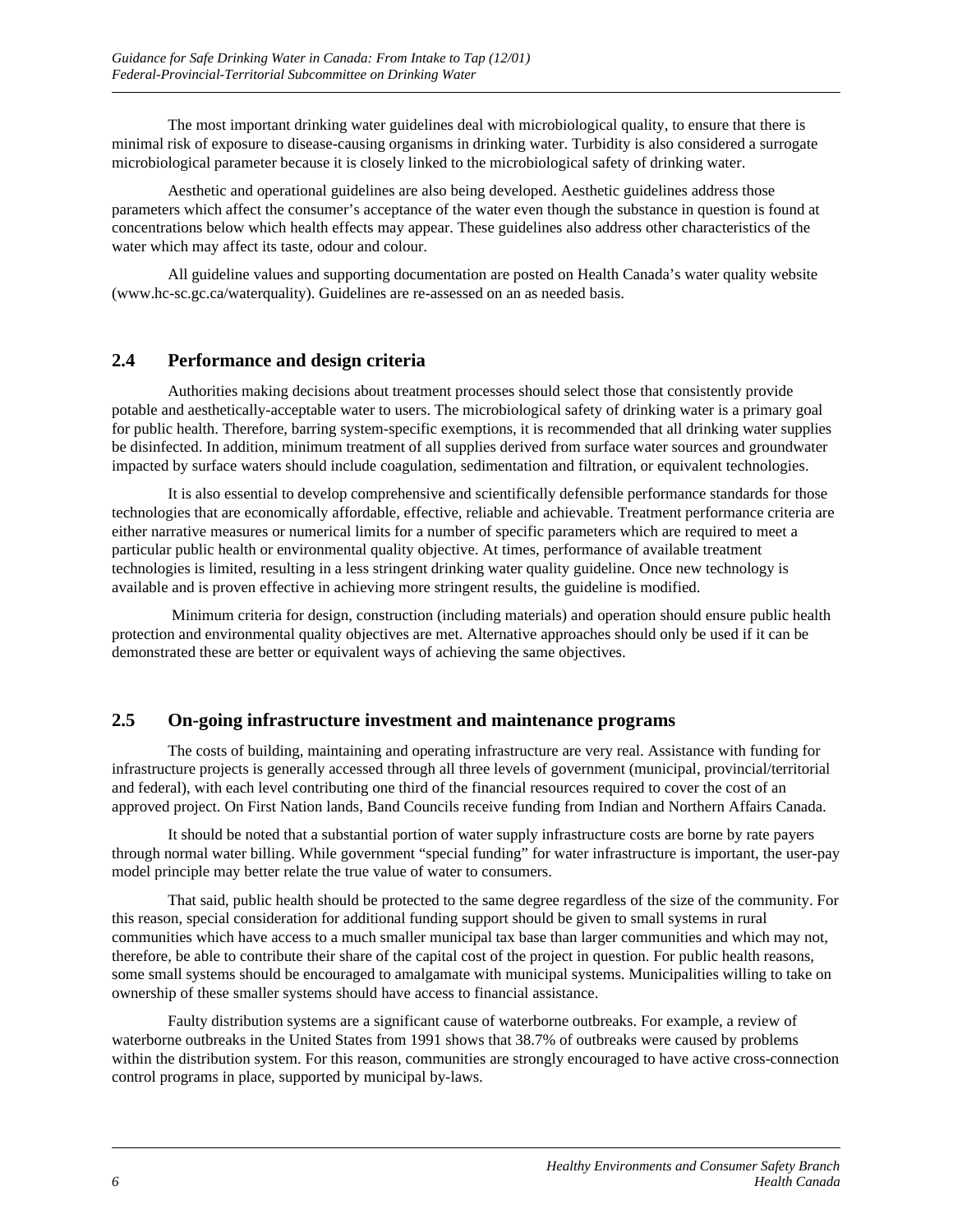In addition, funding bodies should allocate resources along health lines: infrastructure projects that have the greatest positive health impact should be given funding priority over those that will have minimal health effects. For instance, funding for drinking water treatment plant maintenance and upgrades which will have a positive public health impact should be given priority over the construction and maintenance of other infrastructure projects.

A secondary, but no less important, cost related to infrastructure maintenance and upgrading is ensuring that installers and designers are properly qualified. In order to ensure that they are, training or certification programs may need to be put in place.

#### **2.6 Compliance monitoring and laboratory accreditation**

Compliance monitoring should be carried out using various methods to ensure test results are accurate and reported properly. Each jurisdiction should have approval processes in place for selecting laboratories, or quality assurance/quality control (QA/QC) programs, for routine testing of drinking water samples for all relevant substances, especially those which indicate the microbiological quality of drinking water. Approved microbiological tests must be those developed for drinking water; methodologies for environmental sample analysis are not appropriate in this situation. Laboratories should be accredited to perform the specific analyses required. It should be noted that laboratories are not always accredited to do all types of water analyses.

Recent events have demonstrated that guaranteeing the safety of drinking water involves more than compliance monitoring. It is equally important that water treatment plants have standards for treatment and plant operation and that mechanisms are in place to ensure these standards are followed.

It is imperative that clear lines of communication be established between the laboratory, the agency operating the treatment plant and the regulator, so test results which may affect public health can be dealt with in an open, timely and effective manner. Ideally, the local health officer in each jurisdiction, or his or her designated official, would be one of the first points of contact for the laboratories to report any unacceptable water quality results.

### **2.7 Education of drinking water program staff**

It is critical for all members of a drinking water program – whether elected officials (including municipal), regulators, scientific staff, utility operators or others – to have access to continuing education in this field. Appropriate training ensures staff are able to make effective decisions and have knowledge and understanding of the impact of their activities and decisions on the quality of the water.

### **2.8 Research and development**

Drinking water programs must respond to on-going research into emerging issues, with an emphasis on the microbiological quality of drinking water from source to tap. Jurisdictions should engage in local research to determine site specific health concerns and how research in other jurisdictions is applicable locally.

Water purveyors and public health officials play an important role in research by collecting data about their water systems and the health of the community; they should be encouraged to participate in research activities. Health effects can sometimes be monitored by comparing these data to local hospital admittance records, medical billing records or sales of over-the-counter pharmaceuticals. Data collected help identify whether the contaminants or pathogens in question are entering the system or are a concern in Canadian drinking water supplies. These data may form the basis of new or revised public health policies.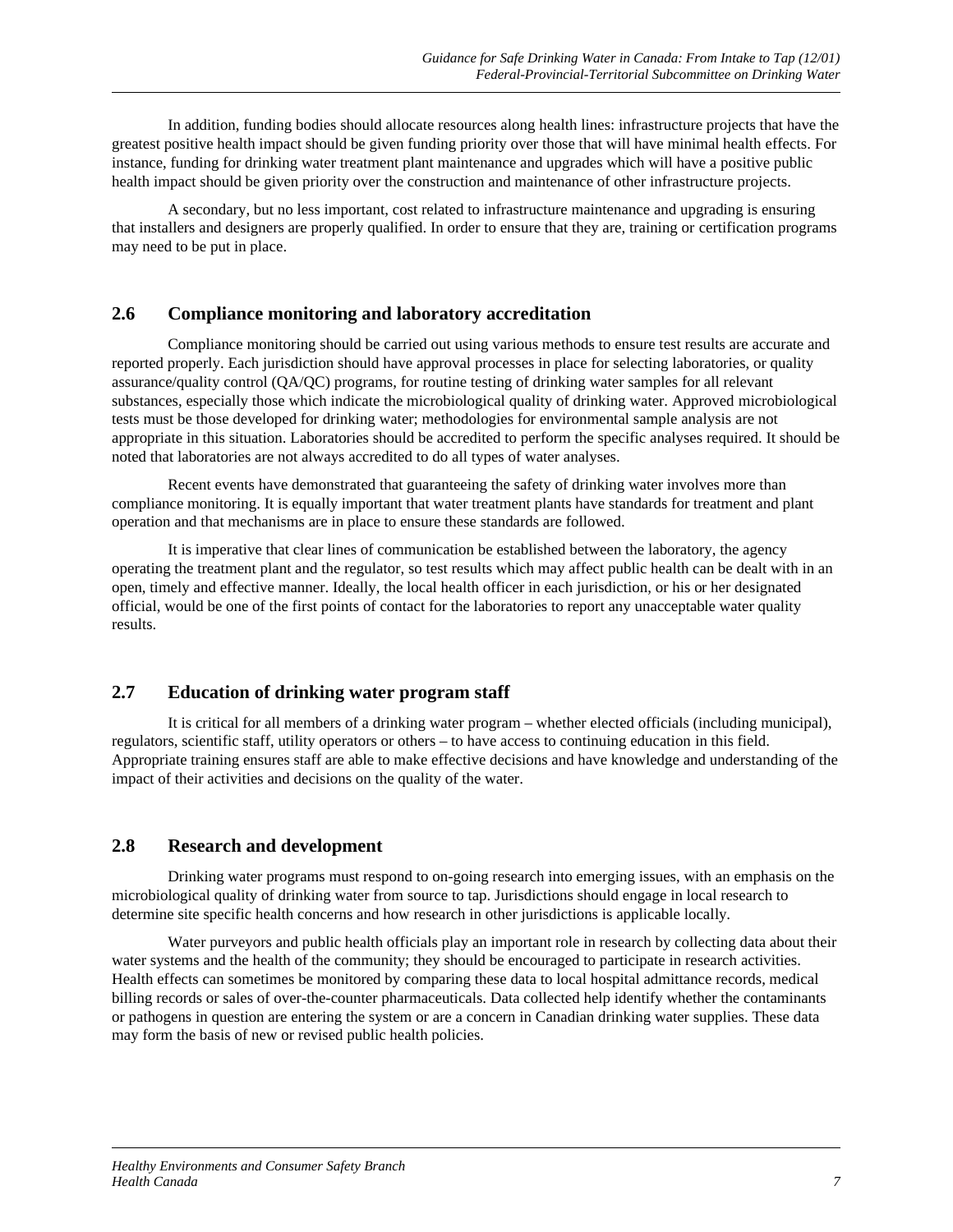# **3.0 Assessment of the Drinking Water Supply**

A comprehensive multi-barrier drinking water program includes:

- Source water protection
- n Sanitary surveys of the source area and distribution system to identify and prioritize risks to health
- Watershed or well-head protection plans
- Expansion capacity for forecasted population growth
- For treated water, continuous optimal treatment
- $\blacksquare$  Routine maintenance of the distribution system
- **n** Treatment plant and distribution system classification, operator training and certification

The assessment of the drinking water supply forms the basis of all activities related to providing the cleanest, safest, most reliable drinking water to the public. Assessments identify the characteristics of the water source, potential hazards, how these hazards create risks and how these risks can best be managed. The drinking water supply includes everything from the collection of the raw water to the point where the water reaches the consumer.

#### **3.1 Selecting source waters**

The first step in implementing a drinking water program is to identify water to be used as the source of drinking water. At this stage, an assessment should be made of the potential risks associated with the source. Risks could include wildlife in a watershed, recreational activities such as boating in a reservoir, wastewater treatment plants nearby, agricultural or industrial activities, etc. The system should be designed to minimize the impact of the risks over time. The characteristics of the source water – including physical (such as aquifer characteristics for groundwater sources), microbiological and chemical parameters, and the types of natural and anthropogenic contaminants present – determine the type of treatment required in order to deliver the cleanest, safest, most reliable drinking water to the public. Wherever possible, the system chosen should also be capable of being adapted to deal with unforeseen contaminants.

#### **3.2 Groundwater wells, intakes and raw water reservoirs**

Some of the key characteristics in the design and the construction of groundwater wells, intakes and raw water reservoirs are the location, size and capacity, seasonal variations, retention times, design period, etc. In assessing these components, all potential hazards and their causes should be identified, and the level of risk associated with each of the hazards estimated, so priorities for risk management action can be established.

### **3.3 Treatment system**

Treatment systems should be designed based on the site-specific raw water quality. Seasonal variations should be taken into account. Characteristics include treatment processes, treatment components, equipment design, chemicals used, treatment efficiency, monitoring procedures, etc. The treatment selected should address all potential hazards and the level of risk associated with those hazards.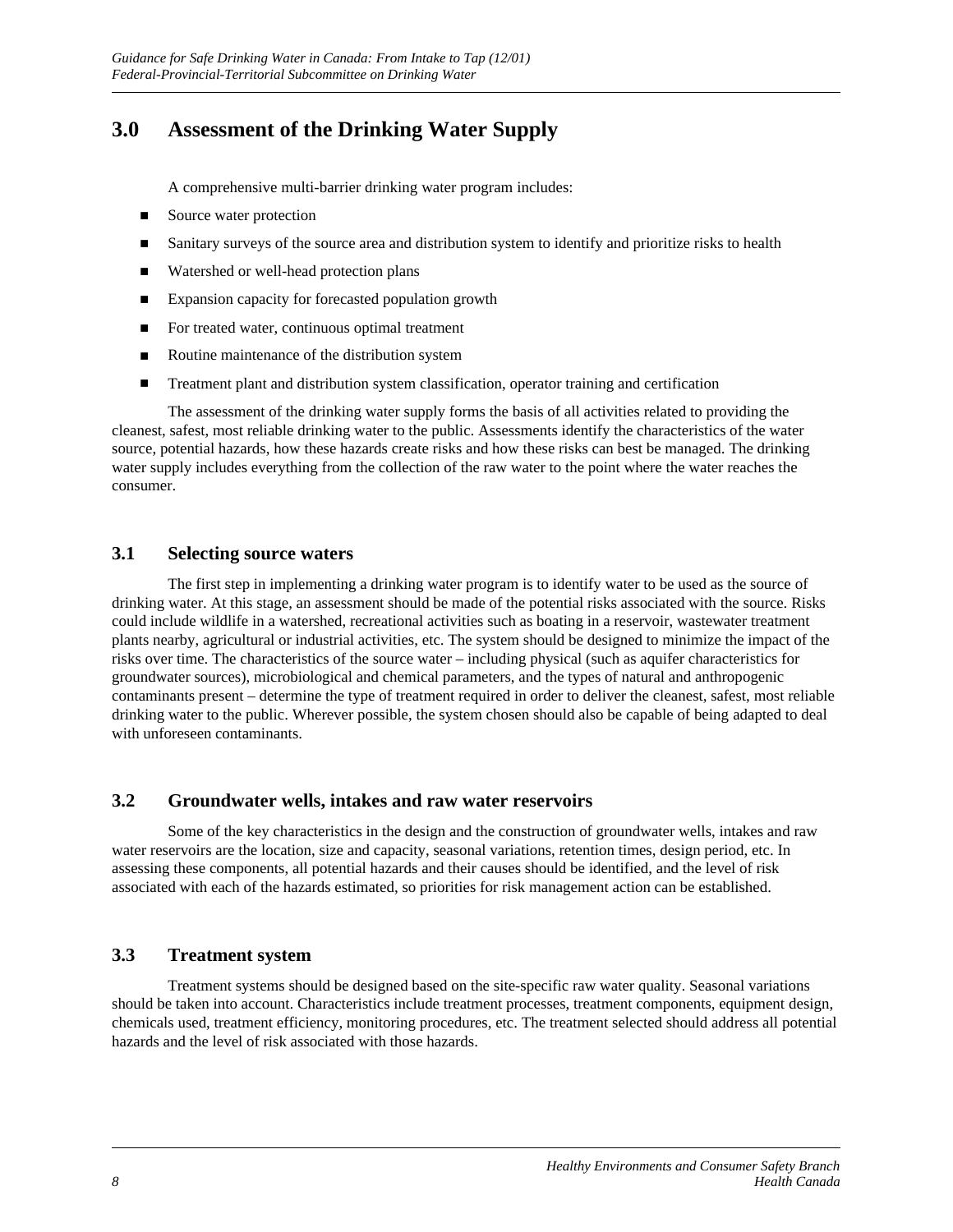### **3.4 Treated water reservoir, service connections and distribution system**

Treated water reservoirs and distribution systems should be designed to take the following into account: access by wildlife and people, system capacity, emergency water storage, contact time required for disinfection, minimizing or eliminating dead ends, and cross-connection controls. They should also be designed and constructed in compliance with all local or provincial by-laws, best management practices and regulations.

Drinking water purveyors and consumers should be advised when purchasing materials that will come into contact with their drinking water (such as chemicals, plumbing materials or water filters) to buy only certified products which meet recognized health-based performance standards. This caution is particularly important for consumers purchasing off-the-shelf products which they will install themselves; licensed home builders and plumbers are required to install only certified products into homes in order to meet the requirements of plumbing codes. Nonetheless, proper operation and maintenance of these products by the consumer are equally important to reducing the risk of illness.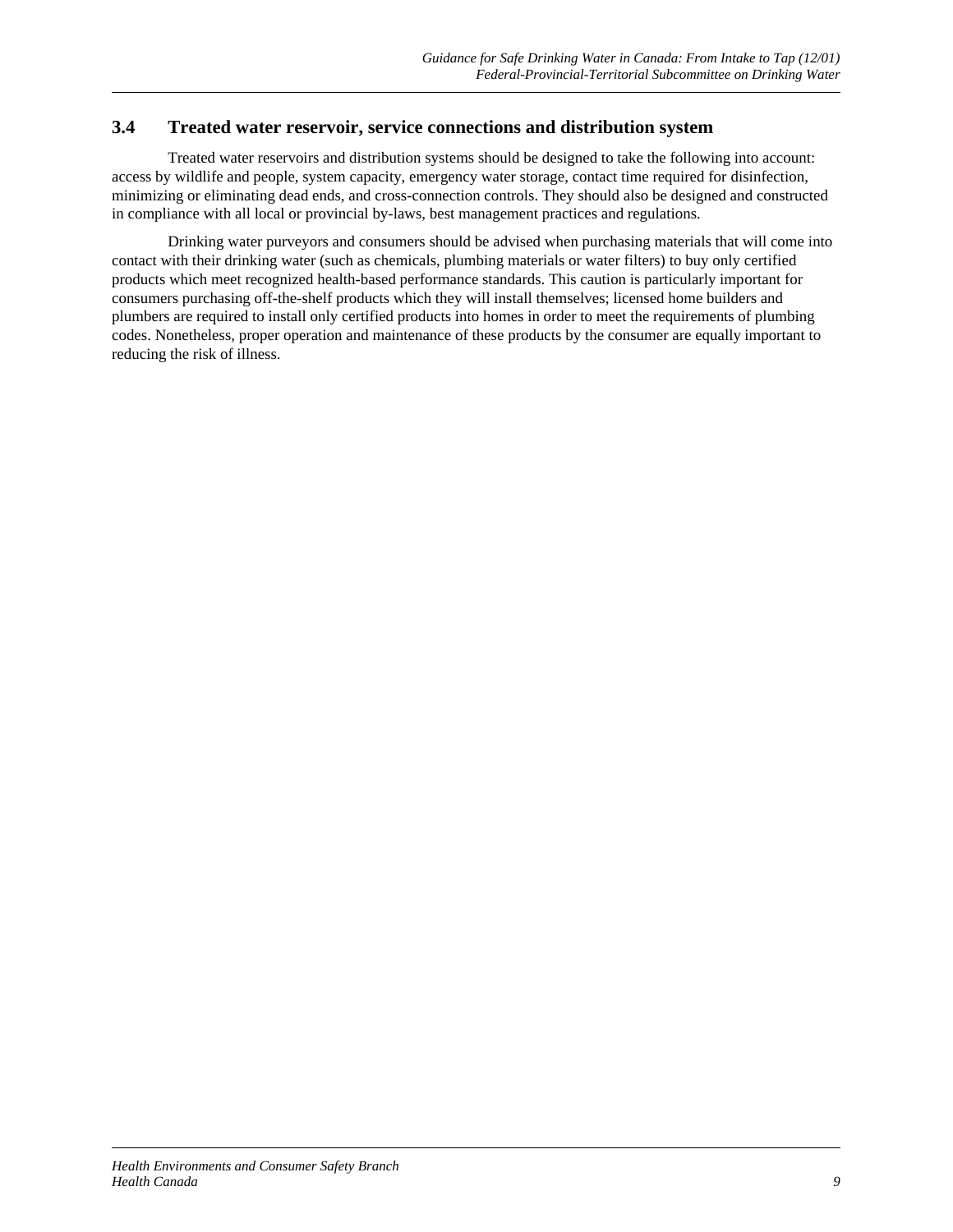# **4.0 Drinking Water Quality Management**

### **4.1 Regulatory control**

Regulatory agencies set, and ensure compliance with, standards. Waterworks projects should be reviewed and, once approved, should have conditions to be met clearly outlined. Treatment plants should be inspected on an on-going basis to ensure quality benchmarks are being met. If these benchmarks are not being met, processes should be in place to remediate the situation. Compliance tools will vary from jurisdiction to jurisdiction.

### **4.2 Operational procedures**

The proper maintenance and operation of water supply, treatment and distribution systems are essential parts of any effort to ensure the on-going production and delivery of the highest quality drinking water possible. Operational procedures vary between treatment plants and between jurisdictions, but, generally speaking, operational-related monitoring requirements should be in place and clear; plants should be supervised by trained and certified operators; operator training programs should be available; facilities should be inspected on a regular basis; and administrative support should be available.

### **4.3 Monitoring, reporting and record-keeping**

Monitoring drinking water quality occurs on a number of levels. Protocols should be in place for all activities, including selection of laboratories, routine monitoring, sample analysis and public notification, and may vary from jurisdiction to jurisdiction. In general, monitoring requirements are specified by regulatory agencies.

Routine monitoring entails taking samples of raw water at the intake, water at the treatment plant or from wells, and treated water in the distribution system at predetermined intervals to verify the quality of the water. Monitoring results should be reported directly to the drinking water authority as well as be available to the public. As mentioned previously, it is imperative for a reporting system to be in place for notifying the public when test results show drinking water presents a potentially serious health risk, or to explain the significance of changes in aesthetic quality. It is particularly important to have protocols in place dealing with the microbiological quality of the drinking water.

Other types of monitoring include on-going assessment of the location of sampling sites. Because samples are taken from such a small fraction of the water in any given system, as much as possible should be done to ensure the water in the samples is representative of the quality of the water throughout the plant and distribution system. In order to quickly remediate situations where water flow appears to be restricted, it is imperative that up-to-date drawings of the distribution system be kept in an accessible location.

Treatment plants may opt to use computer technology to help monitor water quality and operational variables (such as water pressure) on an automated basis. In addition, in order to facilitate the exchange of information about the water supply, jurisdictions may wish to set up databases which can be accessed by multiple users. More and more, members of the public are expecting to be able to access information over the Internet about their water supply which may affect their health.

### **4.4 Certification and training**

Because treatment plant and distribution system operators have a significant degree of control over the quality of a community's drinking water, and thus over public health, appropriate and up-to-date training is essential. This training must include basic education about the need for disinfection to ensure public health goals are met.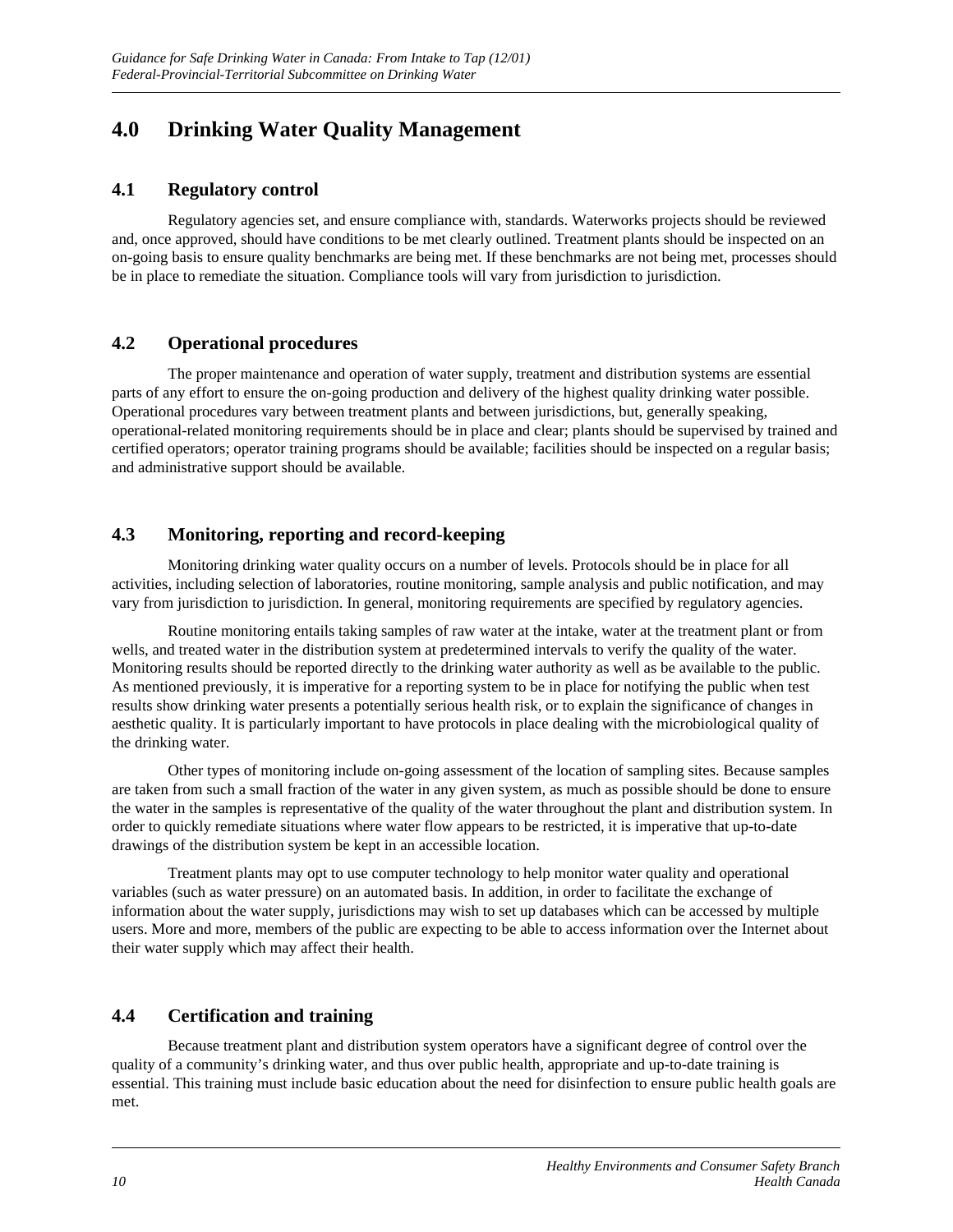Drinking water supplies in Canada and the United States are classified into categories based on size and complexity of operation. These classifications are used as the basis for training and certification programs for treatment plant operators.

Operator certification programs should be available to ensure treatment plant operators have appropriate levels of education, experience and knowledge to allow them to competently operate the type of plant they are working in.

It is imperative that operators and other staff have on-going access to opportunities for maintaining and upgrading their skills and knowledge on a regular basis.

#### **4.5 Incident and emergency plans**

Every system must have a set of procedures to follow in the event of incidents and emergencies. These procedures should be in place well in advance of any event. Plans should cover off any number of incidents, such as loss of source water, major main breaks, vandalism, power failure and deliberate chemical or biological contamination of the distribution system or reservoirs. Emergency plans should include clear procedures for the remediation of the situation and communication with appropriate authorities.

#### **4.6 Third-party evaluation and audit**

Any system as large and important as delivering clean, safe and reliable drinking water requires evaluation to ensure services are being delivered as planned and expected. For Canadian drinking water programs, evaluations verify that the elements detailed in this framework have been implemented properly and are being carried out effectively. The results of the evaluation are used as the basis for making improvements in future years.

Formal auditing can be carried out in the following areas:

- Distribution system audits
- Construction audits
- **n** Operational audits
- **n** Regulatory compliance audits
- Treatment performance audits
- $\blacksquare$  Administrative compliance audits
- Water quality data audits
- Design professional audits